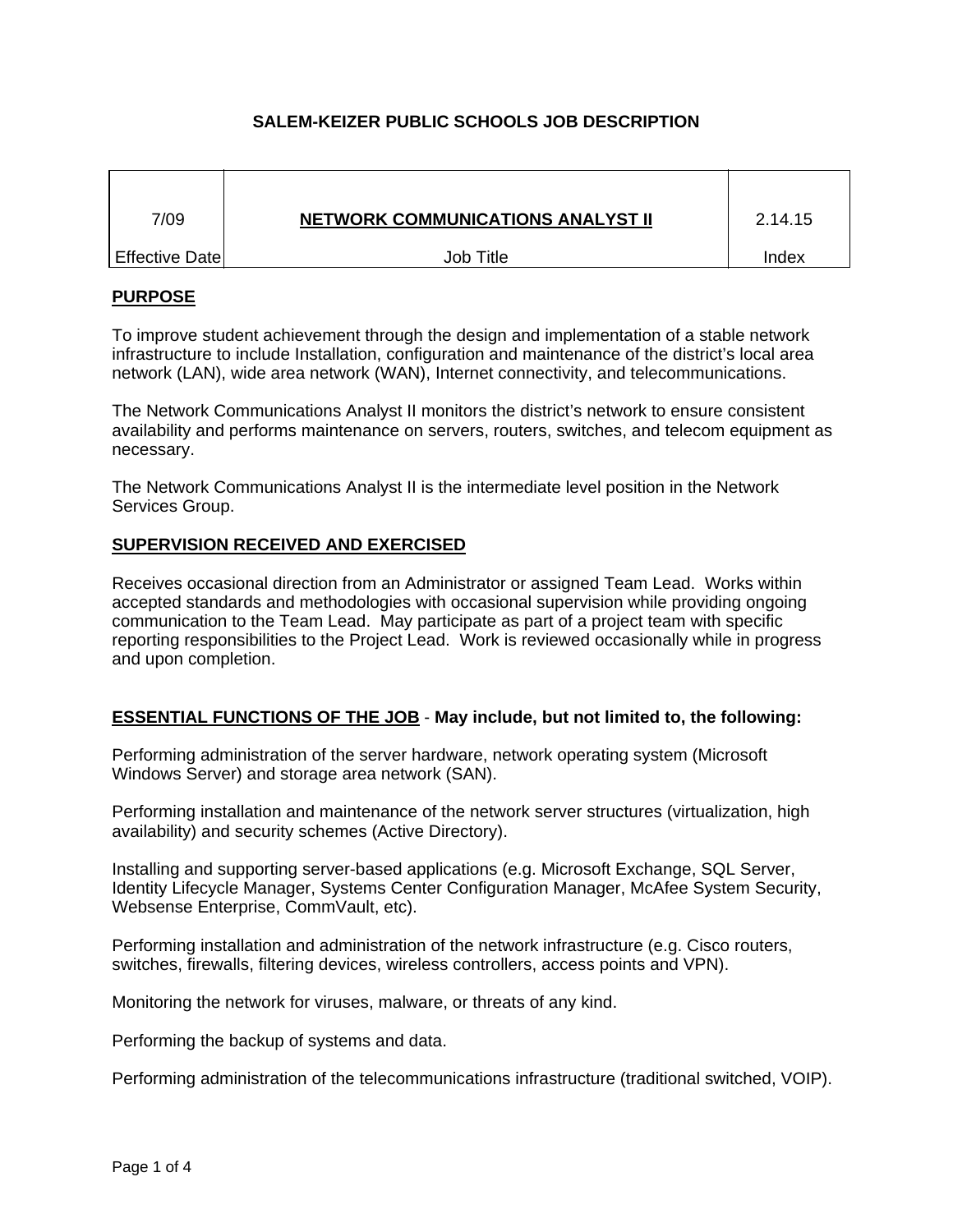Salem-Keizer Public Schools Network Communications Analyst II (continued)

Performing analysis and resolving data and voice connectivity problems locally and district- wide.

Performing analysis and resolving network--based application problems.

Interfacing with vendors to diagnose and resolve technical problems.

Implementing solutions/changes using scripting methodologies.

Participating in the recommendation, creation, and maintenance of district technical standards.

Participating in the selection and purchase of new software and hardware that adheres to existing district standards.

Providing on-site technical consultation to schools and departments.

Using the existing trouble ticket/support request system to track, document and resolve technical problems

Creating and updating technical documentation.

Establishing effective working relationships with those contacted during the course of work.

Communicating clearly, concisely, and effectively, both orally and in writing with technical and non-technical individuals.

Maintaining regular and consistent attendance and punctuality.

Performing related duties consistent with job description and assignment.

## **MINIMUM QUALIFICATIONS**

#### **Knowledge of:**

Computer hardware (desktop and server), desktop operating systems, server operating systems, storage area networks (SAN), routers and switches, telecommunications, IP, VOIP, wireless

## **Ability to:**

Maintain effective working relationships with supervisor, team members, other staff, and the public.

Work with Network Communications Analysts I and III's on problem analysis.

Configure and install network hardware and software.

Maintain effective working relationships with other staff, students, and the general public.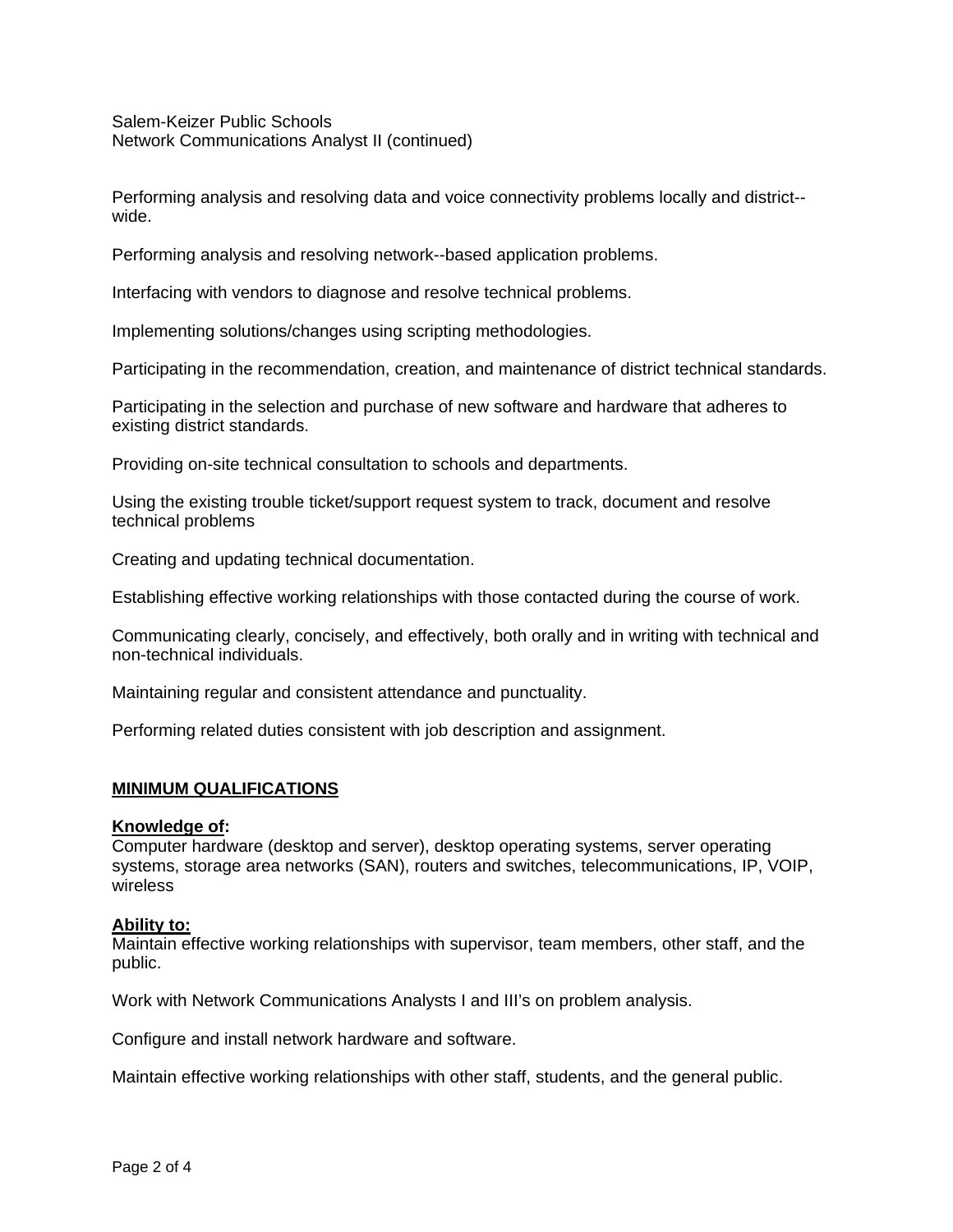Salem-Keizer Public Schools Network Communications Analyst II (continued)

Diagnose problems with network hardware and software.

Participate with coworkers as part of project teams.

Climb ladders and crawl under desks to hook up systems.

Communicate clearly, both orally and in writing.

Manage multiple priorities.

#### **Experience and Training**

Any combination of experience and training that would provide the required knowledge and abilities is appropriate. A representative way to obtain the knowledge and abilities would be:

#### **Experience:**

Five years of experience working within an Information Technology setting; installing both desktop and server hardware and operating systems. Installing and supporting applications, local, client- server and web based. Installing and supporting routers and switches in both a cabled and wireless environment. Working with telecommunications equipment both traditional and VOIP.

## **Training:**

Two or four year college degree with academic coursework in Computer Science, Information Systems, Networking, or equivalent.

Microsoft Certified Systems Administrator (MCSA), Cisco Certified Network Administrator (CCNA), A+ Certification, Server+ Certification, Network+ Certification may be required of incumbents within this position.

#### **Special Requirements**

Possession of, or the ability to obtain an Oregon Driver's license, must have a safe driving record and provide proof of personal vehicle insurance. Required to have a reliable vehicle at work daily. May be required to transport District equipment in personal vehicle (motorcycles cannot be used to transport District equipment)

#### **Work Environment:**

Variety of locations inside and outside school buildings and offices, including but not limited to office, classroom, lab environments, wiring closets and other utility spaces (attics, crawl spaces). Visiting school and department sites working in cramped spaces; occasional work in a cooled data center.

Moderate level of contact with district personnel. Some contact with outside agencies/community.